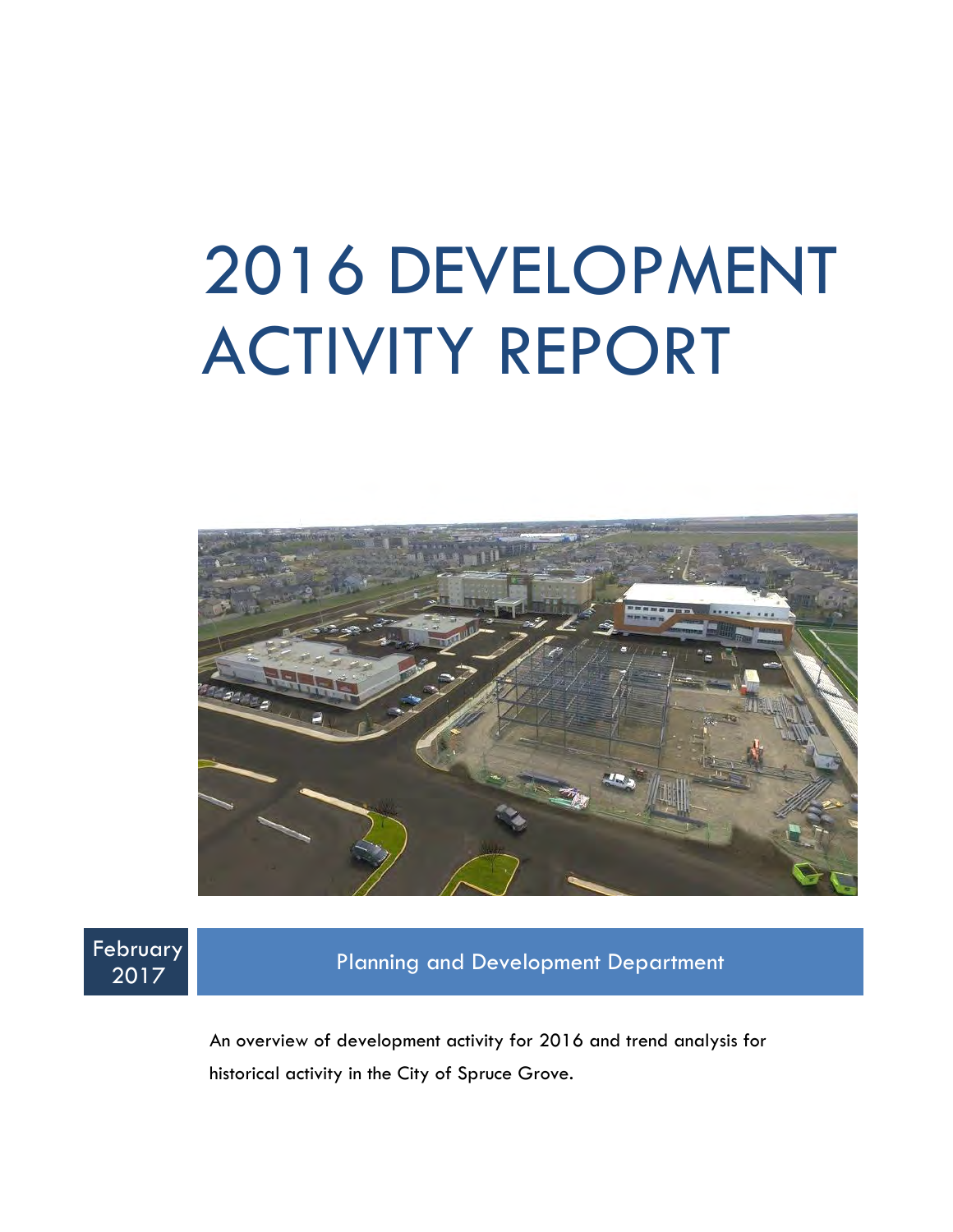#### **Contents**

## **List of Figures**

<span id="page-1-0"></span>

| Figure 1  | Volume of Building Permits by Type (2015 & 2016)                      | $\overline{2}$ |
|-----------|-----------------------------------------------------------------------|----------------|
| Figure 2  | Dwelling Units Permitted (2007-2016)                                  | 3              |
| Figure 3  | Volume of Building Permits by Month (2015 & 2016)                     | 3              |
| Figure 4  | Percentage of New Units by Neighbourhood (2016)                       | 4              |
| Figure 5  | Volume of Building Permit By Year (2007-2016)                         | 4              |
| Figure 6  | Volume of Building Permits by Type (2007-2016)                        | 5              |
| Figure 7  | Value of Building Permits (2007-2016)                                 | 5              |
| Figure 8  | Average New Commercial & Industrial Building Permit Value (2007-2016) | 6              |
| Figure 9  | Total Value of New Residential Construction (2007-2016)               | 6              |
| Figure 10 | Volume of Development Permits By Year (2007-2016)                     | 6              |
| Figure 11 | Volume of Development Permits by Month (2015 & 2016)                  |                |
| Figure 12 | Volume of Residential Permits by Type (2016)                          |                |
| Figure 13 | Volume of Non-Residential Permits by Type (2016)                      | 7              |
| Figure 14 | Compliances Issued by Year (2007-2016)                                | 8              |
| Figure 15 | Compliances Issued by Month (2015 & 2016)                             | 8              |
| Figure 16 | Safety Code Permits by Year (2011-2016)                               | 9              |
| Figure 17 | Housing Starts by Municipality (2016)                                 | 10             |
| Figure 18 | Regional Housing Starts by Dwelling Type (2016)                       | 10             |
| Figure 19 | Population (1996-2016)                                                | 11             |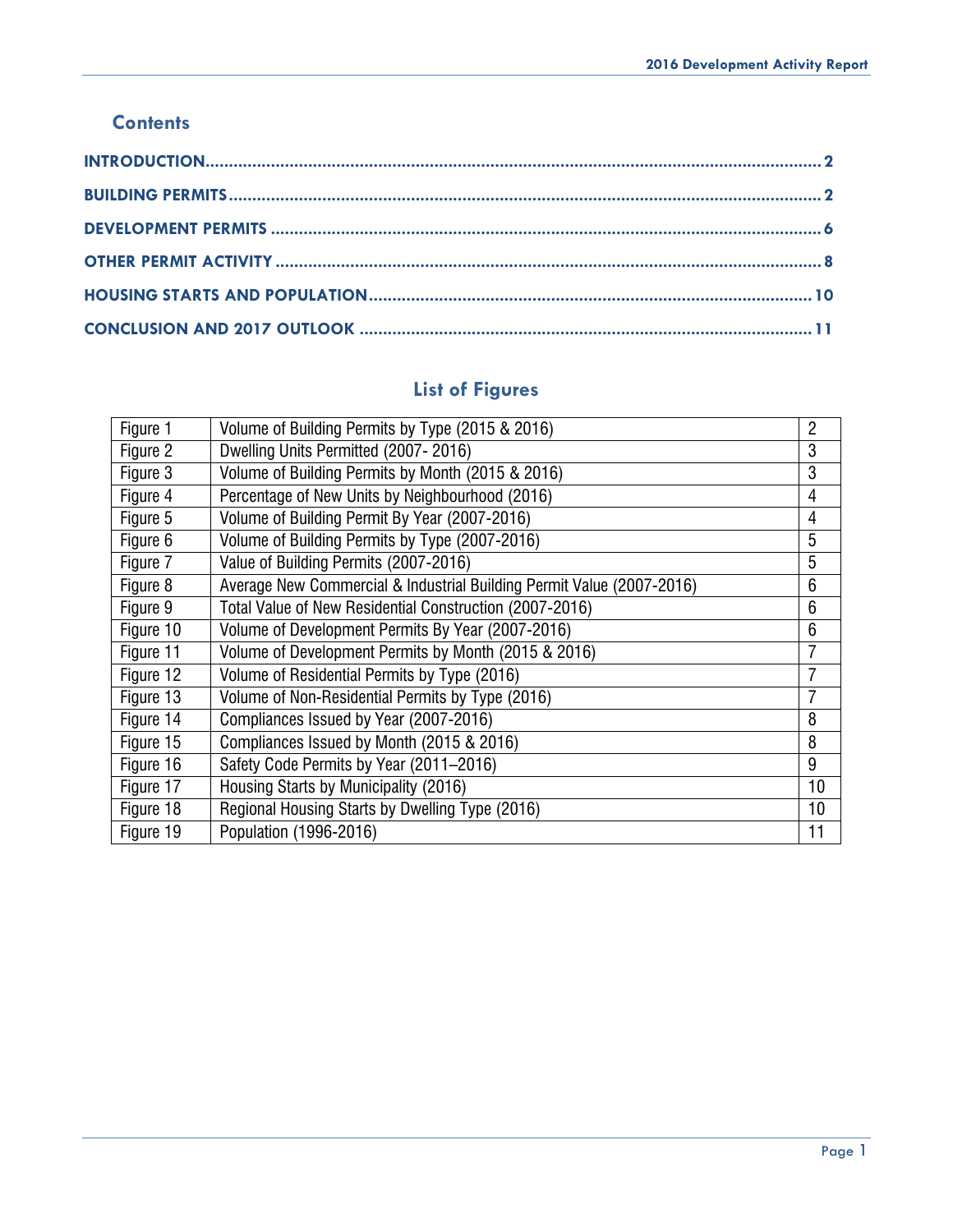#### INTRODUCTION

The Planning and Development Department tracks various development activities in the City for the purpose of providing growth information to Council and other stakeholders. Building permit and development permit activity levels are common measurements used to track economic vitality and growth in communities. It is useful for communities to monitor trends in permitting levels to determine their economic health, as well as to examine the impact of external forces on growth and development.

Growth in Spruce Grove has generally been stronger than average for the Capital Region. During the last decade, this community experienced unprecedented growth. With the exception of a cooling off period over the next few years, growth rates greater than regional average are expected to continue.

The following pages contain analysis of the growth trends for the past decade (2007-2016), focusing specifically on activity in 2016. This report provides an overview of building permit and development permit information. In addition, compliances and other permits are tracked in order to provide a more accurate picture of the total activity taking place in the Planning and Development Department of the City.

#### <span id="page-2-0"></span>BUILDING PERMITS

Spruce Grove issued 812 building permits in 2016, a 35% decrease from permit activity in 2015. Although only a minor influence, it should be noted that changes to the City's Quality Management Plan in 2016 have resulted in longer permit validity periods, meaning fewer permits are expiring and being reissued.

**Figure 1** details building permits issued by type, and compares the volume for the past two years.

Overall, about 91% of the permits issued in 2016 were for residential construction, including new dwellings, improvements and garages,

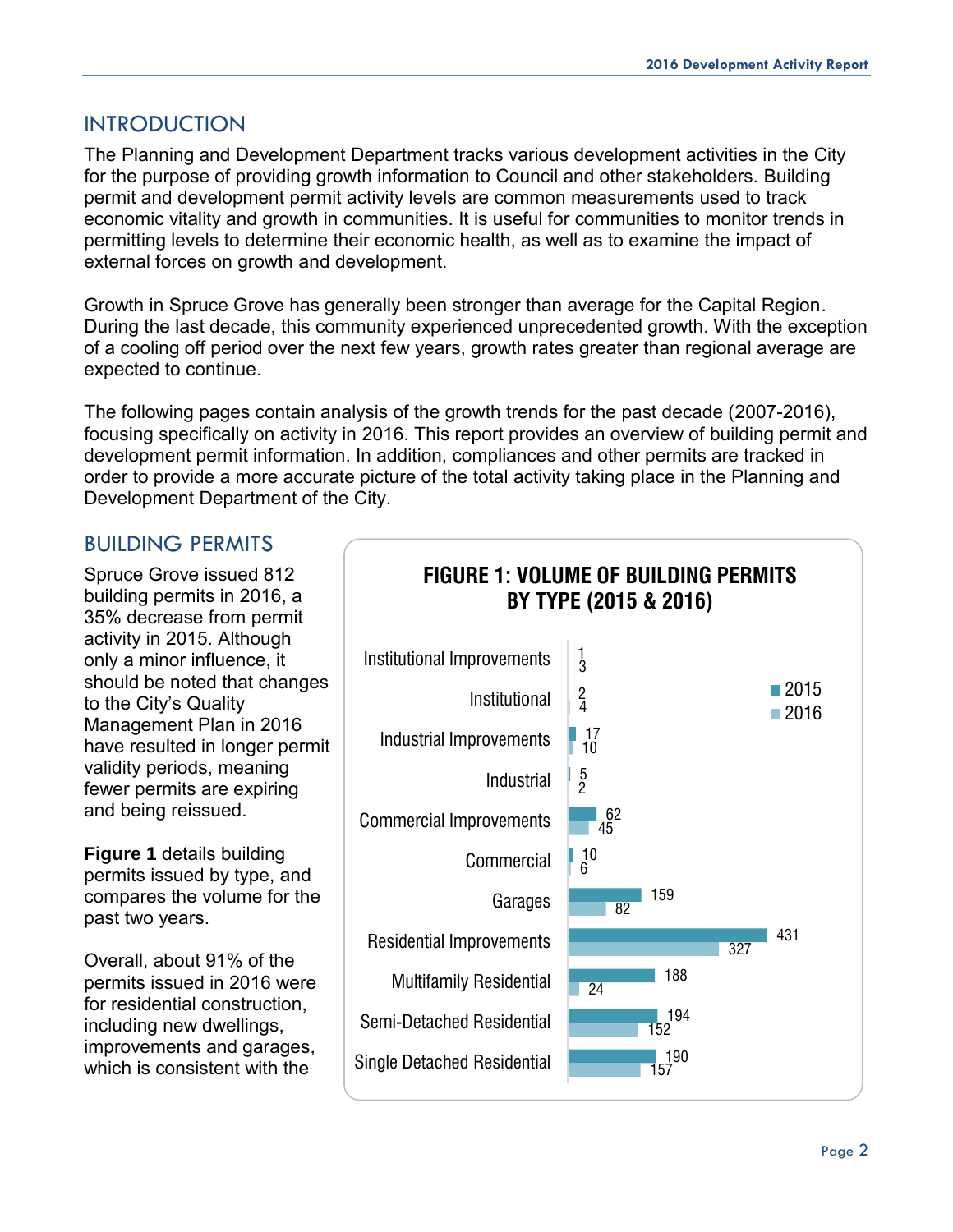

past few years. Detached garages comprised about 10% of all permits in 2016, which is lower than the last few years.

Residential activity cooled substantially in 2016. Given the number of dwelling units permitted in 2015 exceeded predictions, the lower unit count in 2016 is understandable. While both single detached and semi-detached products decreased approximately 17% and 22% respectively, multifamily units had the greatest decline. With no apartment housing permits issued in 2016 and a reduction in rowhouse products, multifamily units ended up declining by 75%. The total number of new dwelling units approved decreased about 38% from 2015 for a total of 356 dwelling units. Looking at **Figure 2**, one can see the cyclical nature of residential growth that parallels the regional economy.

In the non-residential sector, the City saw two new industrial buildings, compared to five in 2015. Typical years see three new industrial buildings. Industrial permit valuation was substantially lower than the past few years at

\$1.1 million. Industrial improvements also decreased from 17 in 2015 to 10 in 2016.

Building permits issued for new commercial structures also declined from 10 in 2015 to six in 2016. That said, six new commercial building permits is typical in a year, so permitting levels are not substantially lower than average. Valuation for new commercial buildings was \$10.6 million, the sixth consecutive year new commercial construction exceeded \$10 million. The number of commercial improvements decreased from 62 building permits in 2015 to 45 building permit in 2016.

**Figure 3** depicts the number of building permits issued per month for 2015 and 2016. In this region, permit activity is usually slowest during the winter months, increasing in the spring and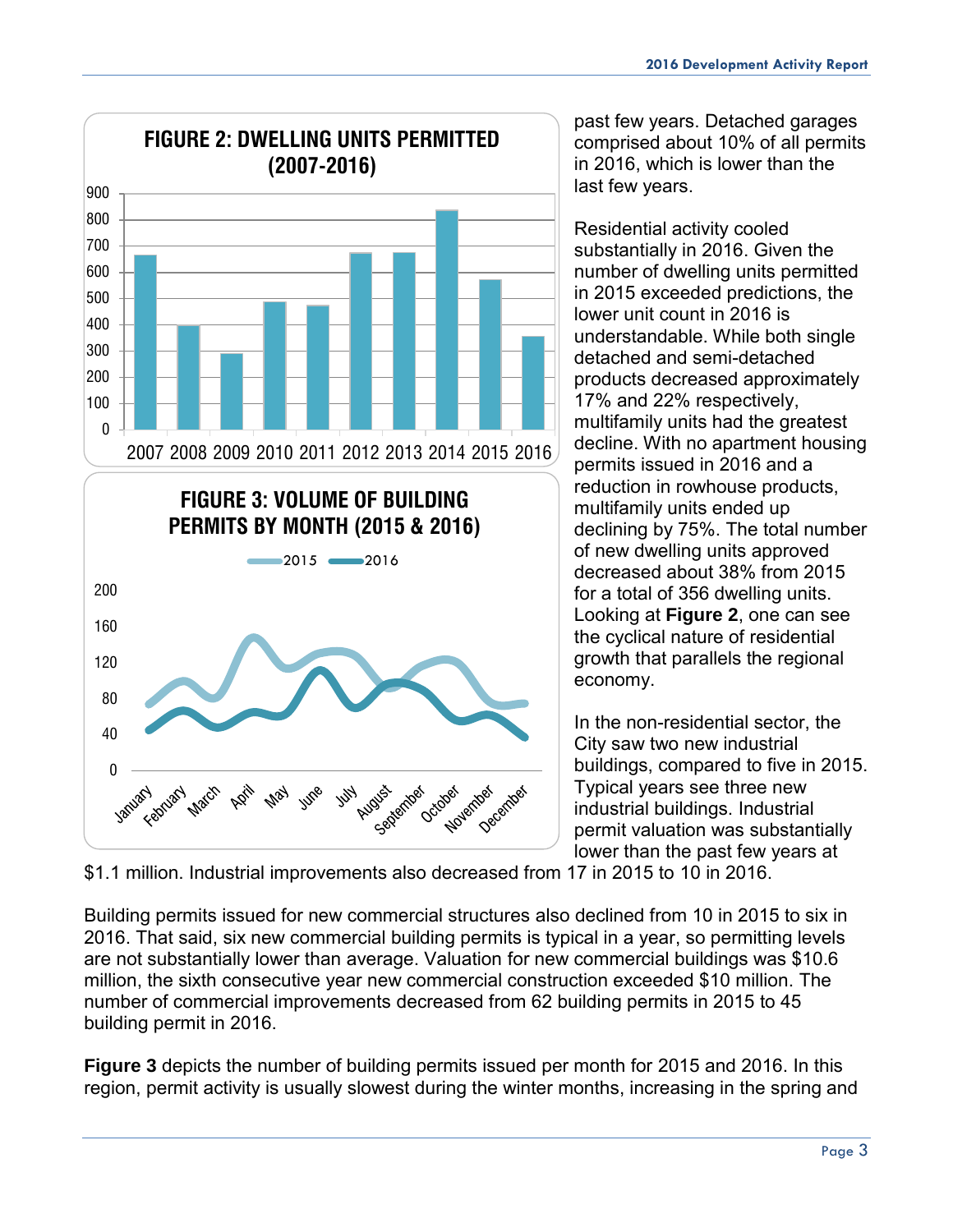

remaining high until autumn. Permitting in the last two years have followed this pattern. The only anomaly is the uptick in permits during November due to increased application levels before the start of new energy regulations and associated increased processing requirements.

**Figure 4** illustrates the housing starts in Spruce Grove by neighbourhood. The percentages include all unit types: single detached, semi-detached, and multifamily dwellings. The highest percentage of building permits for new units occurred in Spruce Ridge for the second year in a row. Greenbury, Harvest Ridge, Kenton and McLaughlin also saw high activity levels in 2016.

To get a better context of permitting levels for 2016, **Figure 5** depicts the total number of building permits over the past decade. One can see the impact of the downturn in 2008 and 2009 coming off of the 2006 and 2007 boom in Spruce Grove. Despite the sharp decline in building permit activity in 2015 and 2016, the number of building permits issued is only about 14% lower than average permitting levels for the past decade. **Figure 6** (next page) provides additional detail regarding the historic split between new buildings and improvements. As one can see, the

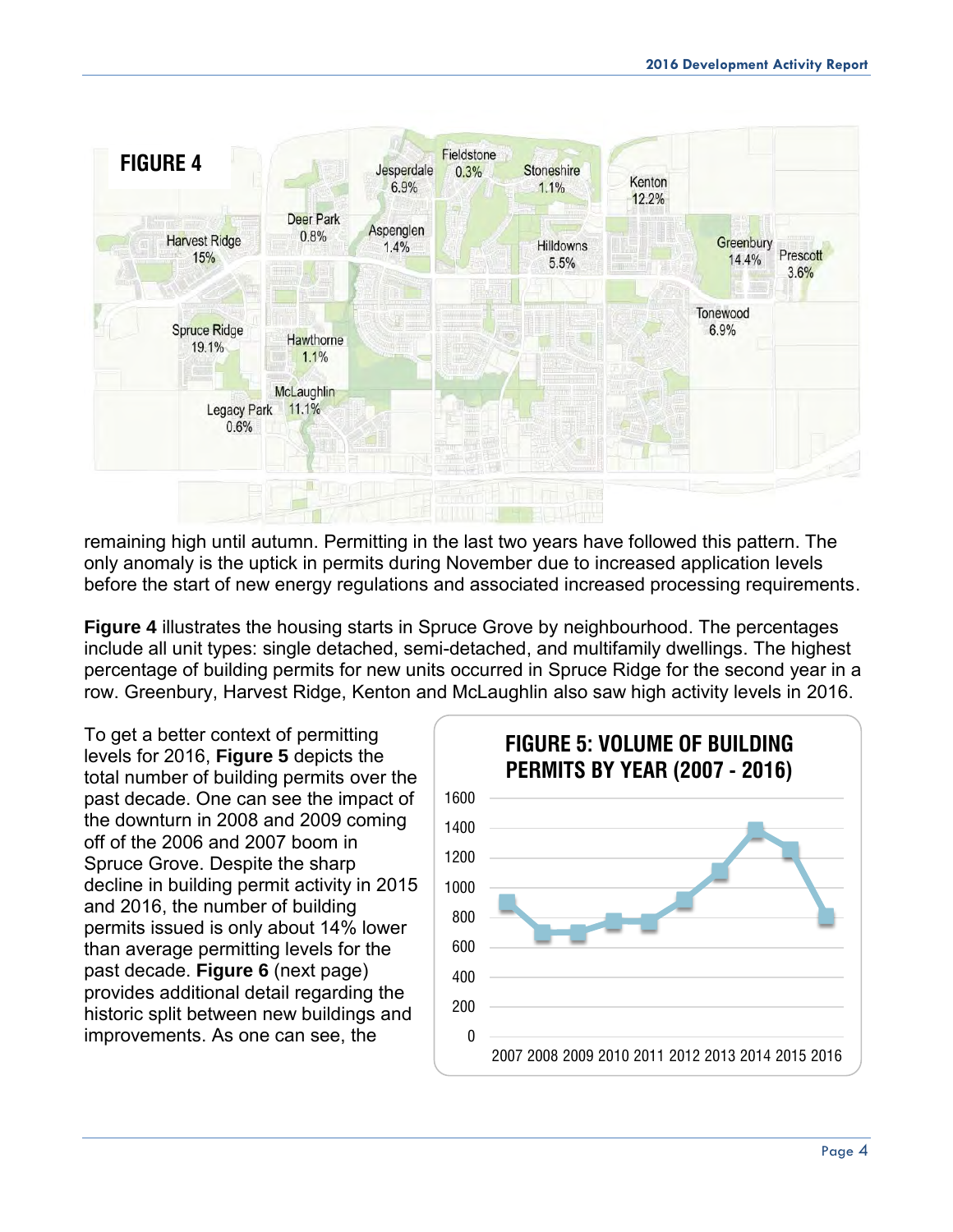

decline in permitting levels in the past year affected improvements to a greater degree than new structures.

Looking at values of building permits, total valuation was also down from \$189 million in 2015 to \$114 million in 2016. The average over the past decade is approximately \$129 million **(Figure 7)**.

Looking closer at investment trends over the past decade, one can also see that the average new commercial and industrial permit value (**Figure 8**, next page) has followed similar patterns as the overall value of permits, which is also echoed by residential permitting values **(Figure 9,** next page**)**.

In reviewing the investment trends over the past few years, the average value of new commercial and industrial

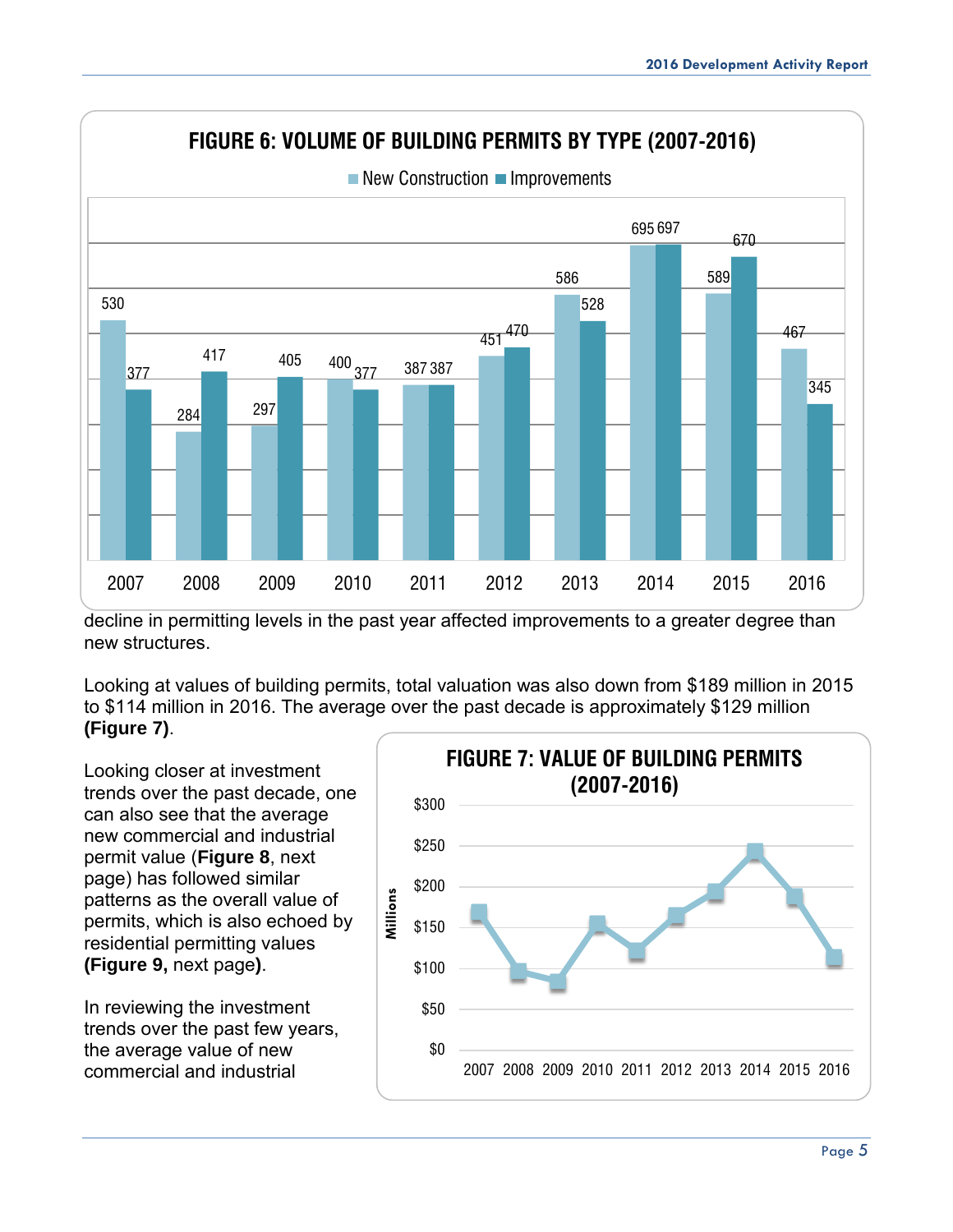

buildings has been generally higher the past several years compared to historic investment values. This reflects the development of larger, higher quality structures.

### <span id="page-6-0"></span>DEVELOPMENT PERMITS

**Figure 10** illustrates the trends in the volume of development permits issued over the last ten years. Development permit activity in 2016 was down approximately 20% from 2015. The

minor difference between building permit and development permit activity levels is due to the ability to issue a single development permit for several structures on a lot, while separate building permits are required for each structure on a property as well as for changes of use or tenant improvements.

The next factor under examination is the volume of development permits issued on a monthly basis. **Figure 11** (next page) shows the number of permits issued by month for 2015 and 2016. The pattern shown is typical of development activity for the region, where higher activity levels occur during the

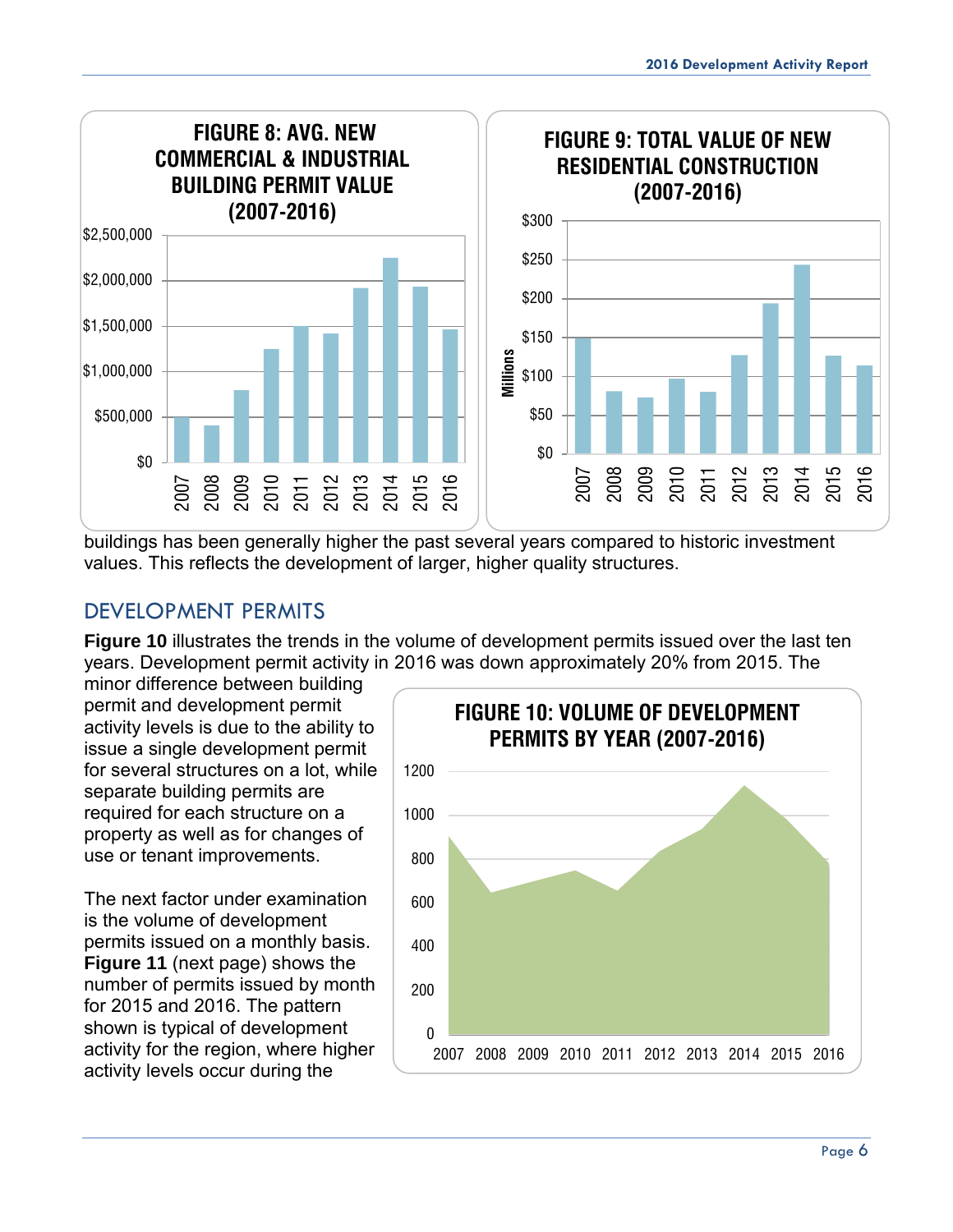

warmer months. Activity in 2016 follows this typical pattern, after a few years of abnormally high activity in the winter months.

**Figure 12** provides the breakdown of residential development permits issued by type. The graph is dominated by residential improvements made to existing residences, with new semidetached and single detached units representing the next most common permit type. Generally, the development permit numbers echo what we have already seen with building permits, although fewer multifamily permits reflect the fact that several dwelling units can be approved under one development permit.

The breakdown of non-residential permits issued in 2016 by type is examined in **Figure 13**. Again, the trends seen earlier with building permits are evident here, with commercial and industrial improvements comprising the largest percentage of development permit approvals. These permits are largely for tenant improvements and approvals required for new uses.

Development permits for permanent signs decreased slightly from 30 permits in 2015 to 29 in 2016, while temporary sign permits decreased from 91 to 84 approvals.

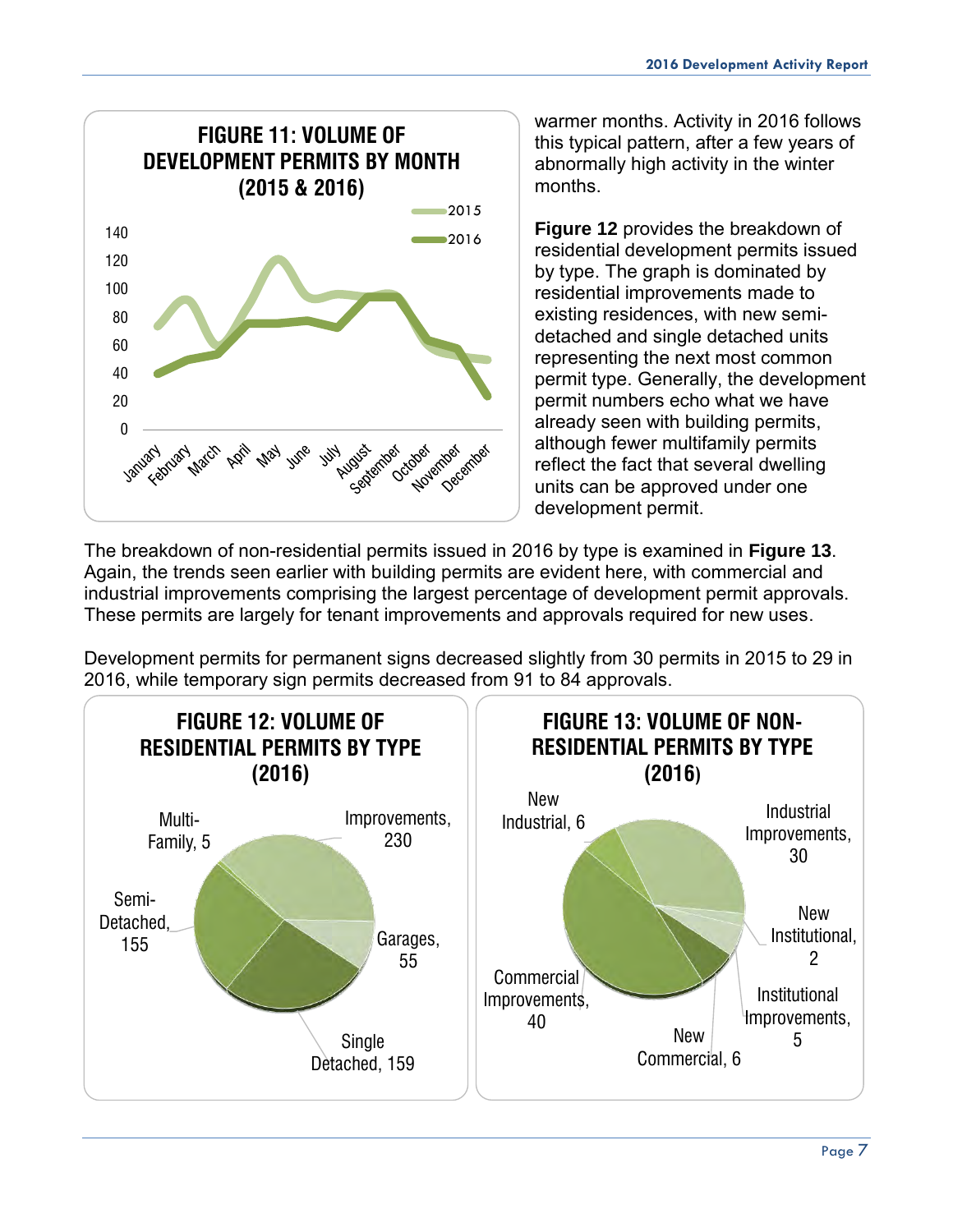<span id="page-8-0"></span>OTHER PERMIT ACTIVITY

The City of Spruce Grove provides compliance requests as a service to residents during real estate transactions, as a safeguard for purchasers who want confirmation that the residence conforms to City bylaws. Compliance requests can be used to gauge residential transaction activity in the community. In 2016, there were 767 compliance decisions issued, down 31% from a record high in 2015. Compliance activity has therefore returned to levels considered normal after two years of

cycle typical of the real estate market

Looking closer at the activity patterns of the past two years **(Figure 15)**, one can see an atypical activity pattern in 2015, where record level activity occurred over the winter months. This anomaly was a carryover of an activity spike

following changes to the compliance process that occurred in late-2014. Activity levels in 2016 follow typical seasonal patterns, with the exception of an unexplained dip in activity in

in Alberta.

activity spikes. We can see in **Figure 14** that compliances follow the ramp up and cool down

July. The Planning and Development Department has been tracking Safety Codes Permits (other than building permits) since 2011, which is depicted in **Figure 16** (next page). We can see in this figure the number of electrical permits is higher than plumbing and gas. This generally occurs because new construction often requires two electrical permits, where only one is required in the other two disciplines. The number of gas permits increased substantially in 2014 and 2015 due to education with homebuilders regarding the requirement for temporary gas permits for heating during winter months. Overall, the City of Spruce Grove issued 2,878 trade permits in 2016, a 9% decrease over 2015 activity. That said, activity levels remained just above the average permitting levels



for the past five years.

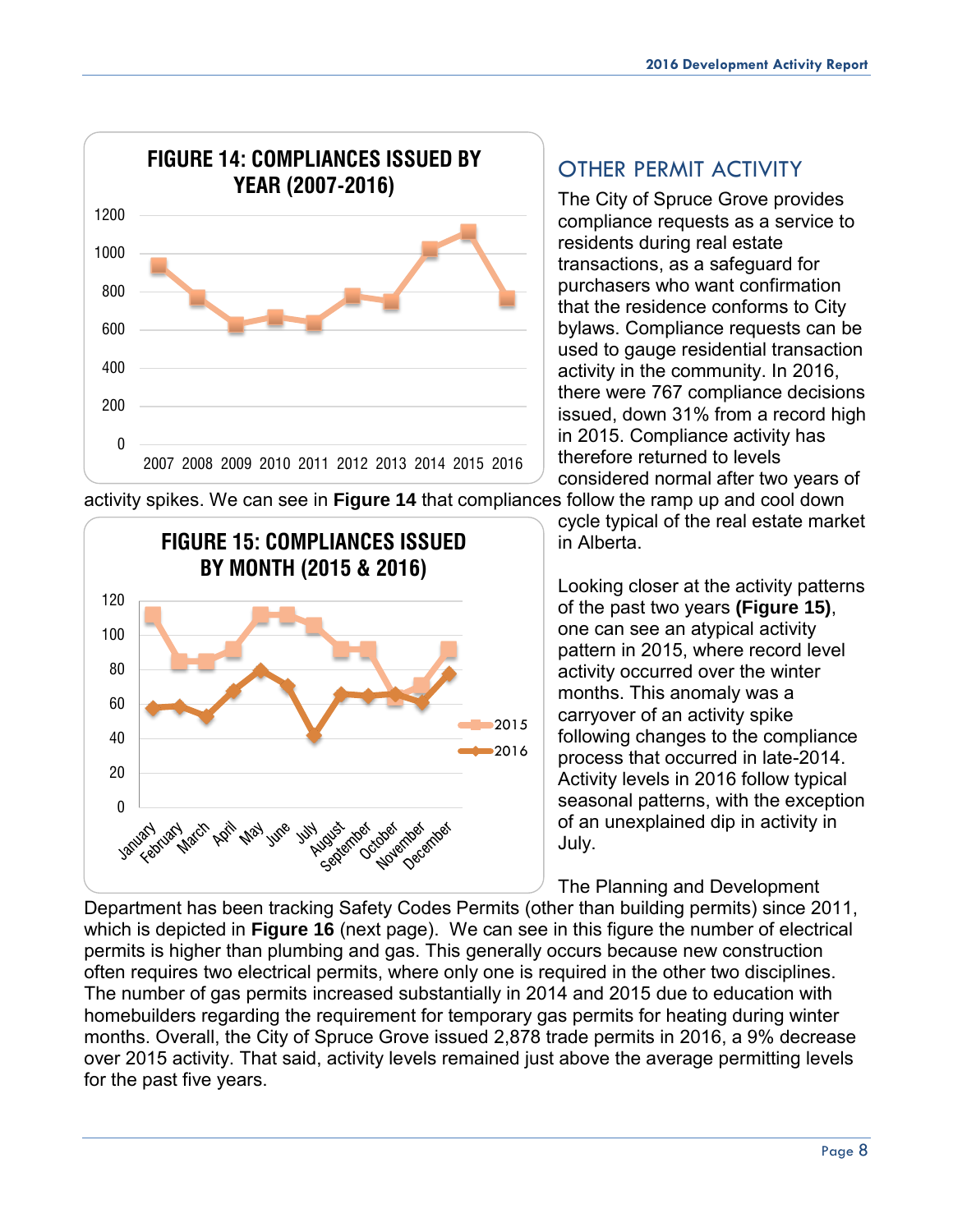

In previous years, Administration has included a chart in this section highlighting growth of businesses licensed with the City. At the end of the year in 2013, the City adopted a new business license bylaw coupled with development of a new, clean business licence database. In doing so, the Planning and Development Department found a number of businesses that moved out of Spruce Grove and failed to inform the City of their new location. Similarly, Administration subsequently identified other businesses that have been operating without permits. That said, at the end of 2015, the City had 1,320 active businesses licensed within the City and in 2016 that number climbed to 1,368 active businesses. For better tracking of business metrics, future reports will include an additional table that shows the number of resident, non-resident and temporary businesses each year.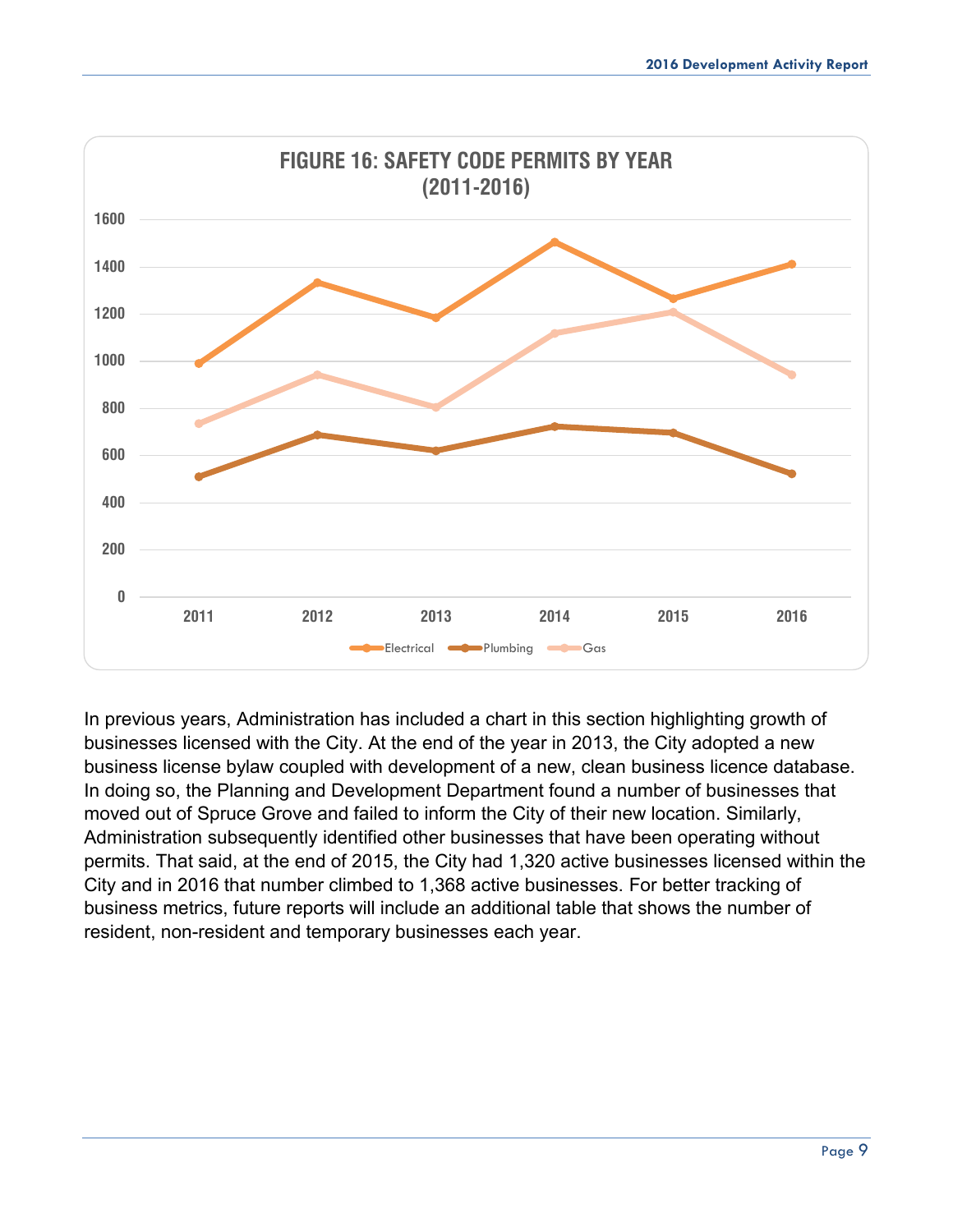### <span id="page-10-0"></span>HOUSING STARTS AND POPULATION

In order to provide some regional context for Spruce Grove's growth, housing data released by the Canada Mortgage and Housing Corporation (CMHC) is reviewed each year and compiled as part of this report. **Figure 17** shows the number of new housing starts in a number of communities in the Capital Region.

Housing starts are different than building permits, as



housing starts are determined by the pouring of a foundation as inspected by CMHC. As some building permits do not result in construction, housing starts are the most dependable information source for growth analysis. In 2016, there were 380 housing starts in Spruce Grove, a 34.1% decrease from 2015. This decrease, while significant, is muted compared with